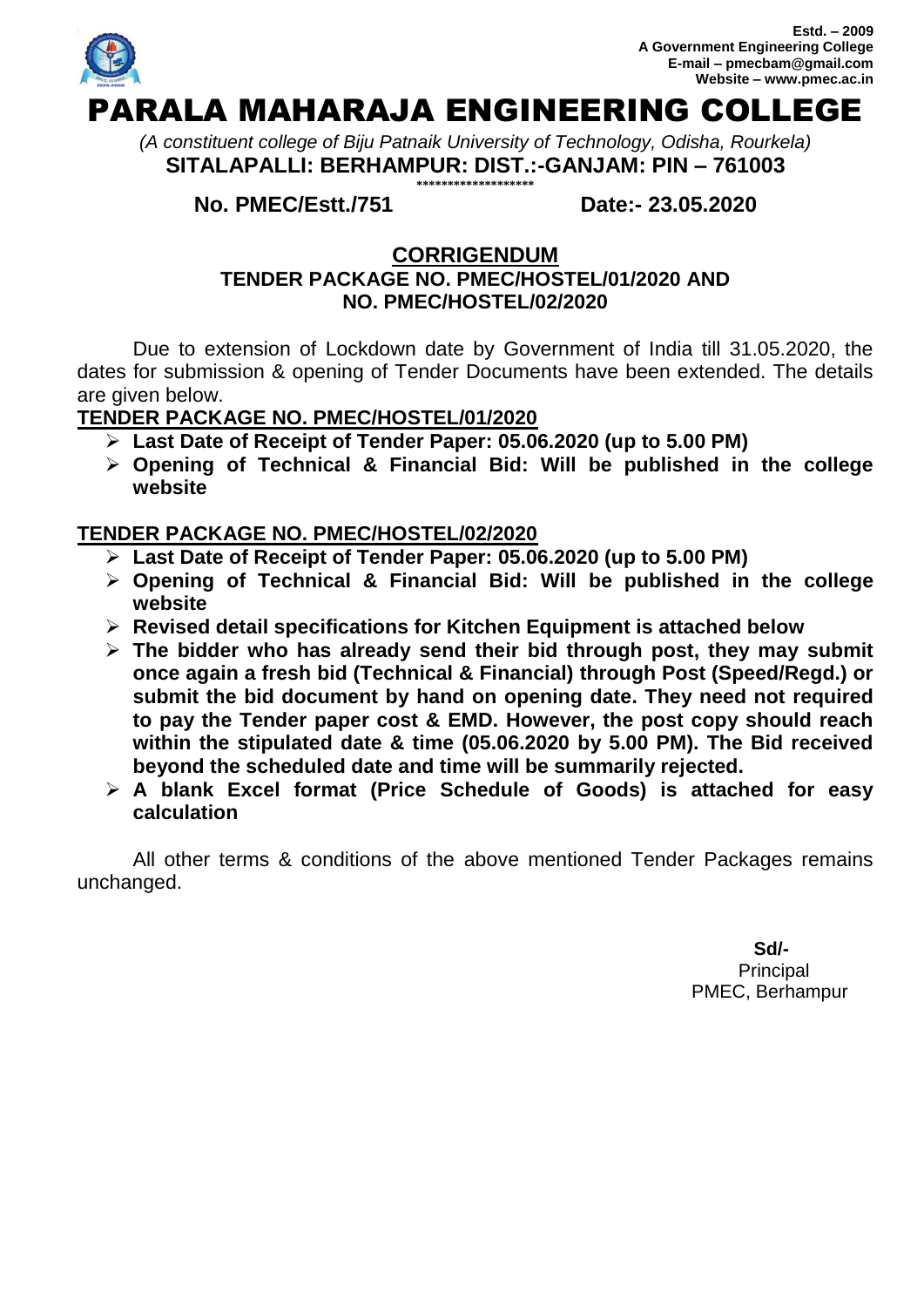

# PARALA MAHARAJA ENGINEERING COLLEGE

*(A constituent college of Biju Patnaik University of Technology, Odisha, Rourkela)* **SITALAPALLI: BERHAMPUR: DIST.:-GANJAM: PIN – 761003 \*\*\*\*\*\*\*\*\*\*\*\*\*\*\*\*\*\*\***

### **REVISED DETAIL SPECIFICATIONS FOR KITCHEN EQUIPMENT**

### **TENDER PACKAGE NO. PMEC/HOSTEL/02/2020**

#### **ALL THE FRAMES SHOULD BE MADE OUT OF 304 AISI GRADE SS WITH ANGLE (40X40X5mm) AND SQUARE TUBE (40X40X2mm)**

| SL.<br>NO.   | <b>ITEM WITH</b><br><b>DIMENSION</b><br>(IN INCH) | <b>SPECIFICATION</b>                                                                                                                            |
|--------------|---------------------------------------------------|-------------------------------------------------------------------------------------------------------------------------------------------------|
| $\mathbf{1}$ | <b>TWO</b>                                        | FRAME: 40X40X5 MM 304 AISI Grade SS Angle.                                                                                                      |
|              | <b>BURNER</b><br><b>RANGE</b>                     | Top in 14 swg 304 grade SS and front & sides of the unit shall be                                                                               |
|              | (48X24X34)                                        | fabricated out of 16 swg 304 AISI Grade stainless steel sheet.<br>The unit shall be fitted with 02 Nos. high pressure burner "UNITED" or        |
|              |                                                   | equivalent, individual needle control valves with larger plunger "SAKA"                                                                         |
|              |                                                   | or equivalent, pilot lamp, copper pigtail pipe etc. The unit shall be                                                                           |
|              |                                                   | provided with heavy duty cast iron 02 Nos. pan support and SS drip tray                                                                         |
| 2            | <b>STOCK POT</b>                                  | under the unit. All complete as required.<br>FRAME: 40X40X5 MM 304 AISI Grade SS Angle.                                                         |
|              | (30X30X20)                                        | Top in 14 swg 304 grade SS and front & sides of the unit shall be                                                                               |
|              |                                                   | fabricated out of 16 swg 304 AISI Grade stainless steel sheet.                                                                                  |
|              |                                                   | The unit shall be fitted with 01 No. high pressure burner "UNITED" or                                                                           |
|              |                                                   | equivalent, individual needle control valves with larger plunger "SAKA"                                                                         |
|              |                                                   | or equivalent, pilot lamp, copper pigtail pipe etc. The unit shall be<br>provided with heavy duty cast iron 01 No. pan support and SS drip tray |
|              |                                                   | under the unit. All complete as required.                                                                                                       |
| 3            | <b>STOCK POT</b>                                  | FRAME: 40X40X5 MM 304 AISI Grade SS Angle.                                                                                                      |
|              | (24X24X20)                                        | Top in 14 swg 304 grade SS and front & sides of the unit shall be                                                                               |
|              |                                                   | fabricated out of 16 swg 304 AISI Grade stainless steel sheet.<br>The unit shall be fitted with 01 No. high pressure burner "UNITED" or         |
|              |                                                   | equivalent, individual needle control valves with larger plunger "SAKA"                                                                         |
|              |                                                   | or equivalent, pilot lamp, copper pigtail pipe etc. The unit shall be                                                                           |
|              |                                                   | provided with heavy duty cast iron 01 No. pan support and SS drip tray                                                                          |
|              |                                                   | under the unit. All complete as required.                                                                                                       |
| 4            | <b>DOSAVATTI</b><br>(48X24X34)                    | FRAME: The frame shall be made of 40x40x5 mm SS angle.<br>The top the unit shall be fabricated out of 16 mm thick heavy duty MS                 |
|              |                                                   | Plate with grease trap sides. Covering in 16 swg 304 grade SS and Top                                                                           |
|              |                                                   | shall be fabricated out of 14 swg stainless steel sheet. The unit shall be                                                                      |
|              |                                                   | fitted with 03 Nos. "V" type high pressure Model -V450 burners                                                                                  |
|              |                                                   | "UNITED" or equivalent, individual needle control valves with larger                                                                            |
|              |                                                   | plunger "SAKA" or equivalent, pilot lamps, copper pigtail pipes etc. 2<br>Nos. heavy duty puffers on right side of the unit. All complete as    |
|              |                                                   | required.                                                                                                                                       |
| 5            | <b>BAIN MARIE</b>                                 | Top & Tank of the Bain Marie shall be integral and fabricated out of 16                                                                         |
|              | (HOT & COLD)                                      | swg 304 AISI Grade stainless steel sheet.                                                                                                       |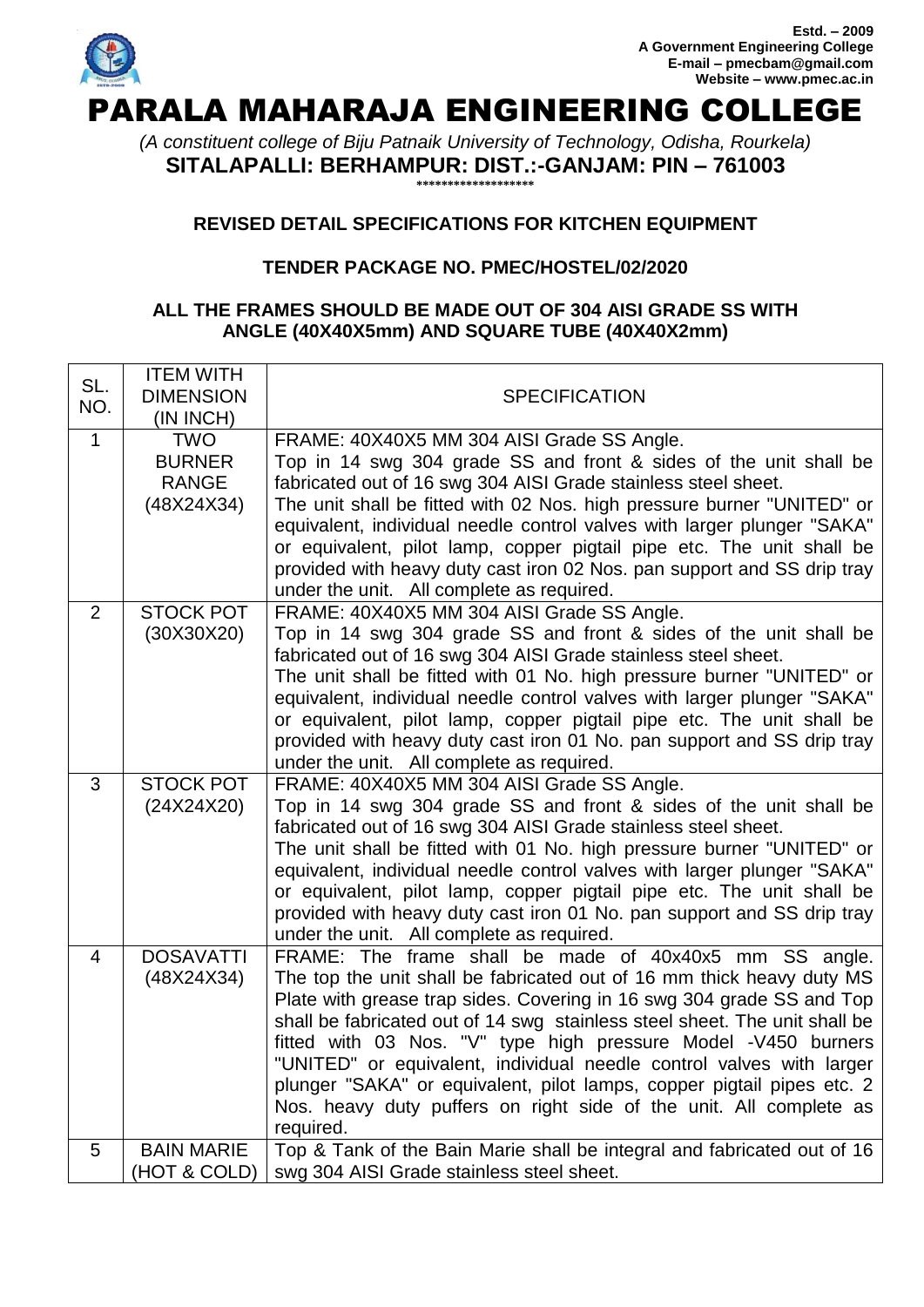|                | (72X27X34)                                      | The tank shall be fabricated in 2 parts one for hot another for cold. Hot<br>tank shall be separated from cold duly insulated with glass wool<br>FRAME: 40X40X4 MM 304 AISI Grade SS Angle.<br>Sides of the unit shall be fabricated out of 18 swg 304 AISI Grade pre-<br>polished & film coated and Sliding Tray shall be of full length & 300mm<br>wide.<br>The unit shall be provided with sliding doors fitted with concealed<br>handles.<br>The under shelf shall be fabricated out of 18 swg 304 AISI Grade pre-<br>polished & film coated stainless steel sheet and all sides up to bottom<br>shelf shall be covered with 18 swg 304 AISI Grade pre-polished & film<br>coated stainless steel sheet.<br>The unit shall be 50 mm thick non sag glass wool insulated Gastronorm<br>containers of $1/1$ -150 mm deep - 4nos. & $\frac{1}{2}$ -150mm deep -2 Nos for<br>Cold system to keep curd and salad etc shall be provided on the top of<br>the unit.<br>Legs shall be made of 40 mm square 16 swg 304 AISI Grade stainless<br>steel pipe fitted with bullet type adjustable feet.<br>Drain off with lever operated handle, over flow socket connected to drain<br>off.<br>2 sets of electrical constituting of 2 nos. of 2-3 kw capacity emersion<br>heating elements thermostatically controlled, provided with ON/OFF<br>switch, indicating lamps and all complete with wire and plug, as |
|----------------|-------------------------------------------------|-------------------------------------------------------------------------------------------------------------------------------------------------------------------------------------------------------------------------------------------------------------------------------------------------------------------------------------------------------------------------------------------------------------------------------------------------------------------------------------------------------------------------------------------------------------------------------------------------------------------------------------------------------------------------------------------------------------------------------------------------------------------------------------------------------------------------------------------------------------------------------------------------------------------------------------------------------------------------------------------------------------------------------------------------------------------------------------------------------------------------------------------------------------------------------------------------------------------------------------------------------------------------------------------------------------------------------------------------------------------------------------------------------|
|                |                                                 | required.                                                                                                                                                                                                                                                                                                                                                                                                                                                                                                                                                                                                                                                                                                                                                                                                                                                                                                                                                                                                                                                                                                                                                                                                                                                                                                                                                                                             |
| 6              | <b>DOUGH</b><br>KNEADER (25<br>KG)              | Body completely constructed of heavy duty cast iron with gear box<br>mounted on the top the mixing bowl of S.S-304 sheet 16 swg with S.S.<br>arm to mix the dough and is operated electrically with heavy duty motor<br>of 1 hp. Motor shall be S1 type of IS: 325 standard (Latest version) and<br>of Kirloskar / NGEF / Siemens / ABB / GEC / Crompton Greaves make.<br>The unit shall be provided with a guard for safety.                                                                                                                                                                                                                                                                                                                                                                                                                                                                                                                                                                                                                                                                                                                                                                                                                                                                                                                                                                         |
| $\overline{7}$ | <b>ROTI MAKER-</b>                              | Fully automatic, compact, single unit machine to produce home-like                                                                                                                                                                                                                                                                                                                                                                                                                                                                                                                                                                                                                                                                                                                                                                                                                                                                                                                                                                                                                                                                                                                                                                                                                                                                                                                                    |
|                | <b>FULLY</b><br><b>AUTOMATIC</b><br>(2000/HOUR) | chapattis in most hygienic way. The machine should produce balls from<br>dough, rolls them into chapatis, cooks them by turning sides on tawas<br>and puffs them. The machine produces soft & tasty chapatis without oil.<br>Make Chapatti Queen/Equivalent.                                                                                                                                                                                                                                                                                                                                                                                                                                                                                                                                                                                                                                                                                                                                                                                                                                                                                                                                                                                                                                                                                                                                          |
| 8              | <b>MASALA</b>                                   | FRAME: 32X32X3 MM 304 AISI Grade SS Angle.                                                                                                                                                                                                                                                                                                                                                                                                                                                                                                                                                                                                                                                                                                                                                                                                                                                                                                                                                                                                                                                                                                                                                                                                                                                                                                                                                            |
|                | <b>TROLLEY</b><br>(24X24X34)                    | Top shall be fabricated out of 16 swg 304 AISI Grade stainless steel<br>sheet and Bottom Shelf shall be fabricated out of 18 swg stainless steel<br>sheet and shall be fitted at 150 mm above the floor level.<br>6 Nos. spice containers shall be provided.<br>The legs shall be made of 32 mm square 16 swg 304 AISI Grade<br>stainless steel pipe fitted with 4 nos. 100mm dia swiveling castors. . All<br>complete, as required.                                                                                                                                                                                                                                                                                                                                                                                                                                                                                                                                                                                                                                                                                                                                                                                                                                                                                                                                                                  |
| 9              | <b>DOSA</b><br><b>SUPPORTING</b>                | FRAME: 40X40X4 MM 304 AISI Grade SS Angle                                                                                                                                                                                                                                                                                                                                                                                                                                                                                                                                                                                                                                                                                                                                                                                                                                                                                                                                                                                                                                                                                                                                                                                                                                                                                                                                                             |
|                | TABLE WITH<br><b>SINK</b>                       | Top & Sink shall be fabricated out of 16 swg 304 AISI Grade stainless<br>steel sheet and Under shelf shall be fabricated out of 18 swg stainless<br>steel sheet and shall be fitted at 150 mm above the floor level.                                                                                                                                                                                                                                                                                                                                                                                                                                                                                                                                                                                                                                                                                                                                                                                                                                                                                                                                                                                                                                                                                                                                                                                  |
|                | (60X24X34)                                      | Dosa Paste Containers of 10 Itrs-04 Nos. of round shape to provided on                                                                                                                                                                                                                                                                                                                                                                                                                                                                                                                                                                                                                                                                                                                                                                                                                                                                                                                                                                                                                                                                                                                                                                                                                                                                                                                                |
|                |                                                 | the top of the unit beside the sink.<br>The legs shall be made of 40 mm Square pipe of 16 swg 304 AISI<br>Grade stainless steel fitted with bullet type adjustable feet.                                                                                                                                                                                                                                                                                                                                                                                                                                                                                                                                                                                                                                                                                                                                                                                                                                                                                                                                                                                                                                                                                                                                                                                                                              |
| 10             | <b>THREE SINK</b>                               | FRAME: 40x40x4mm 304 AISI Grade SS angle                                                                                                                                                                                                                                                                                                                                                                                                                                                                                                                                                                                                                                                                                                                                                                                                                                                                                                                                                                                                                                                                                                                                                                                                                                                                                                                                                              |
|                | <b>UNIT</b>                                     | Top and sinks shall be fabricated out of 16 swg 304 AISI Grade                                                                                                                                                                                                                                                                                                                                                                                                                                                                                                                                                                                                                                                                                                                                                                                                                                                                                                                                                                                                                                                                                                                                                                                                                                                                                                                                        |
|                | (72X24X34+6)                                    | stainless steel sheet.                                                                                                                                                                                                                                                                                                                                                                                                                                                                                                                                                                                                                                                                                                                                                                                                                                                                                                                                                                                                                                                                                                                                                                                                                                                                                                                                                                                |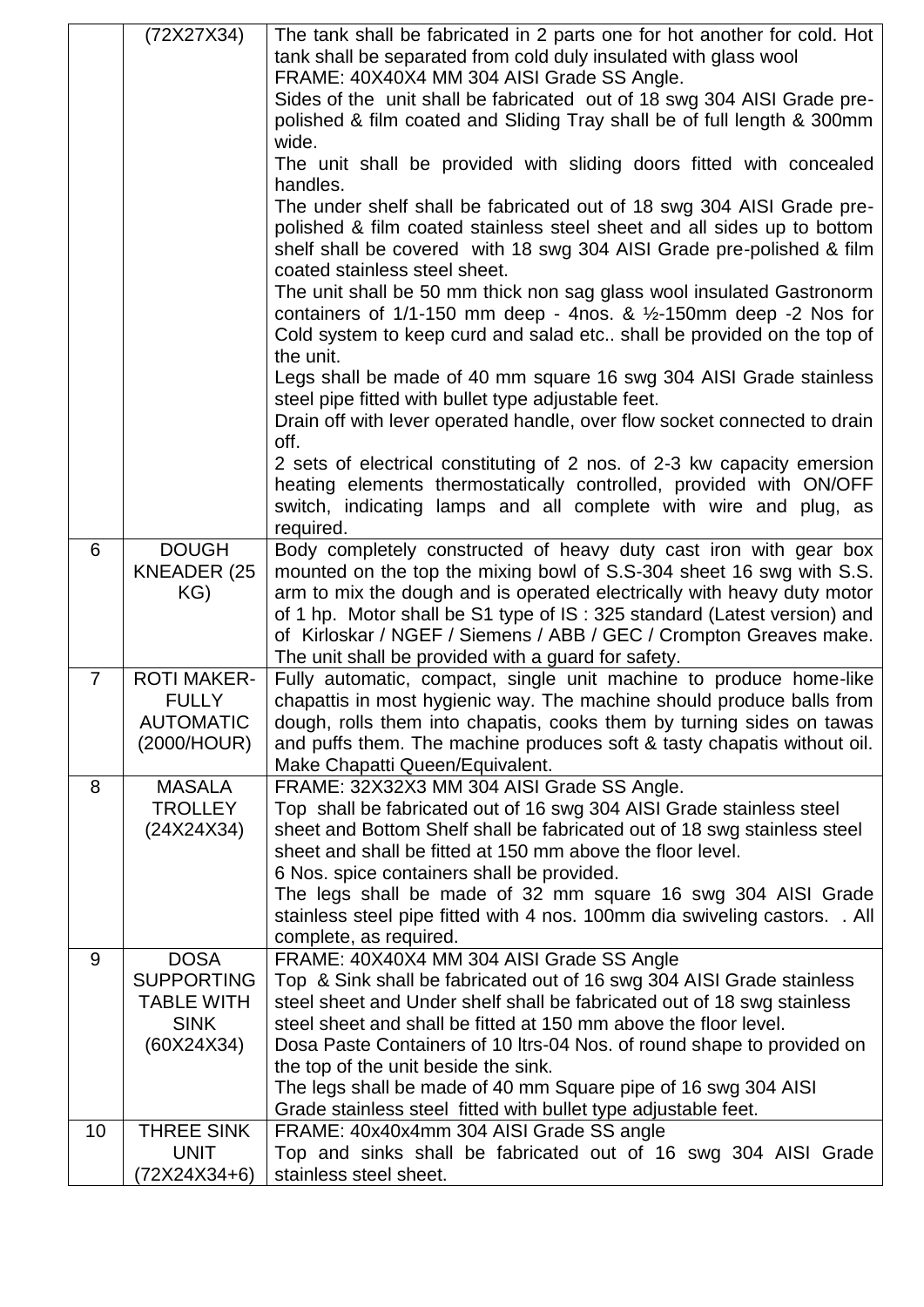|    |                    | Unit shall have 3 nos. sinks of size 450x450x450 mm depth welded to           |
|----|--------------------|-------------------------------------------------------------------------------|
|    |                    | the top and shall be provided with lever handle operated waste and over       |
|    |                    | flow at rear. Rubber lining at the top for the sound deadner.                 |
|    |                    | Cross bracing of 25mm dia16 swg 304 AISI Grade stainless steel pipe           |
|    |                    | shall be welded on three sides and front shall remain open.                   |
|    |                    | The legs shall be made of 38 mm square 16 swg 304 AISI Grade                  |
|    |                    | stainless steel pipe fitted with bullet type adjustable feet. All complete as |
|    |                    | required.                                                                     |
| 11 | <b>SINGLE SINK</b> | FRAME: 40x40x4mm 304 AISI Grade SS angle                                      |
|    | <b>UNIT</b>        | Top and sink shall be fabricated out of 16 swg 304 AISI Grade stainless       |
|    | $(24X24X34+6)$     | steel sheet.                                                                  |
|    |                    | The legs shall be made of 38 mm square 16 swg 304 AISI Grade                  |
|    |                    | stainless steel pipe fitted with bullet type adjustable feet. All complete as |
|    |                    | required.                                                                     |
| 12 | <b>CUTTING</b>     | FRAME:<br>MM<br>304<br><b>AISI</b><br>Grade<br>40X40X4<br>SS<br>Angle.        |
|    | <b>WITH</b>        | Top shall be fabricated out of 14 swg 304 AISI Grade stainless steel          |
|    | PICK-UP            | sheet provided with a hole of 150mm dia at one side. Rubber lining            |
|    | <b>TABLE</b>       | below the top for sound deadner.                                              |
|    | (60X24X34+18)      | OHS Fabricated out of 18 swg304 AISI Grade stainless steel sheet.             |
|    |                    | One No. 24" Long Nylon Chopping Board of 25mm thick shall be                  |
|    |                    |                                                                               |
|    |                    | provided with the Table.                                                      |
|    |                    | Under shelf shall be fabricated out of 16 swg stainless steel sheet and       |
|    |                    | 150<br>be<br>fitted<br>at<br>above<br>the<br>floor<br>shall<br>mm<br>level.   |
|    |                    | The legs shall be made of 40 mm Square pipe of 16 swg 304 AISI                |
|    |                    | Grade stainless steel fitted with bullet type adjustable feet.                |
| 13 | 2 DOOR             | FRAME: The frame shall be made of 40x40x5 mm 304 AISI Grade SS                |
|    | <b>UNDER</b>       | angle. Horizontally, fully fabricated out of 304 AISI Grade stainless steel   |
|    | <b>COUNTER</b>     | sheet Interior: 20 swg Exterior: 18 swg pre-polished & film coated Back       |
|    | <b>REFRIGERAT</b>  | : 20 swg 2 nos. Double walled doors duly insulated and shall be self          |
|    | OR WITH OHS        | closing type loaded on springs and fitted with integrated handles.            |
|    | (60X27X34)         | Removable & adjustable shelves made out of stainless steel rods               |
|    |                    | INSULATION: PUFF insulation CONDENSING UNIT: Hermatically                     |
|    |                    | sealed Kirloskar make Compressor fitted At one side below of the unit.        |
|    |                    | MOTOR: AUE Fan motor, fan cooled condenser TEMPERATURE:                       |
|    |                    | Inside Temp. (+- 6) degree C visible on digital temperature controller        |
|    |                    | (Fitted with Dixcell controller). The unit shall be fitted with thermostat    |
|    |                    | (Danfoss) The Refrigerator shall have drain waste at bottom and two           |
|    |                    | Drip Trays shall be provided underneath the unit. LEGS: Heavy duty            |
|    |                    | stainless steel tubular pipe fitted with bullet type SS adjustable feet. The  |
|    |                    | unit shall be provided with wire & plug, as required.                         |
| 14 | <b>POT RACK</b>    | The Unit shall be provided with 3 nos. shelves.                               |
|    | (48X24X66)         | Cross bracing of 25 mm square 16 swg 304 grade stainless steel pipe           |
|    |                    | shall be fixed at a equal distance shall be welded to uprights for            |
|    |                    | shelving.                                                                     |
|    |                    | Bottom shelf shall be at 150 mm from floor level.                             |
|    |                    | The Legs shall be made of 40 mm square 16 swg 304 AISI Grade                  |
|    |                    | stainless steel Pipe fitted with bullet type adjustable feet.                 |
| 15 | <b>STORE RACK</b>  | The Rack shall have 5 Nos. Shelves fabricated out of 18 swg stainless         |
|    | (36X18X72)         | steel sheet provided with 'C' channel below the shelves.                      |
|    |                    | Bottom Shelf shall be fitted at 150 mm above the floor level.                 |
|    |                    | The legs shall be made of 40 mm Square 16 swg stainless steel pipe            |
|    |                    | fitted with bullet type adjustable feet.                                      |
| 16 | <b>SIX SEATER</b>  | Top shall be fabricated out of 16 swg 304 AISI Grade stainless steel          |
|    | <b>DINNING</b>     | sheet.                                                                        |
|    |                    |                                                                               |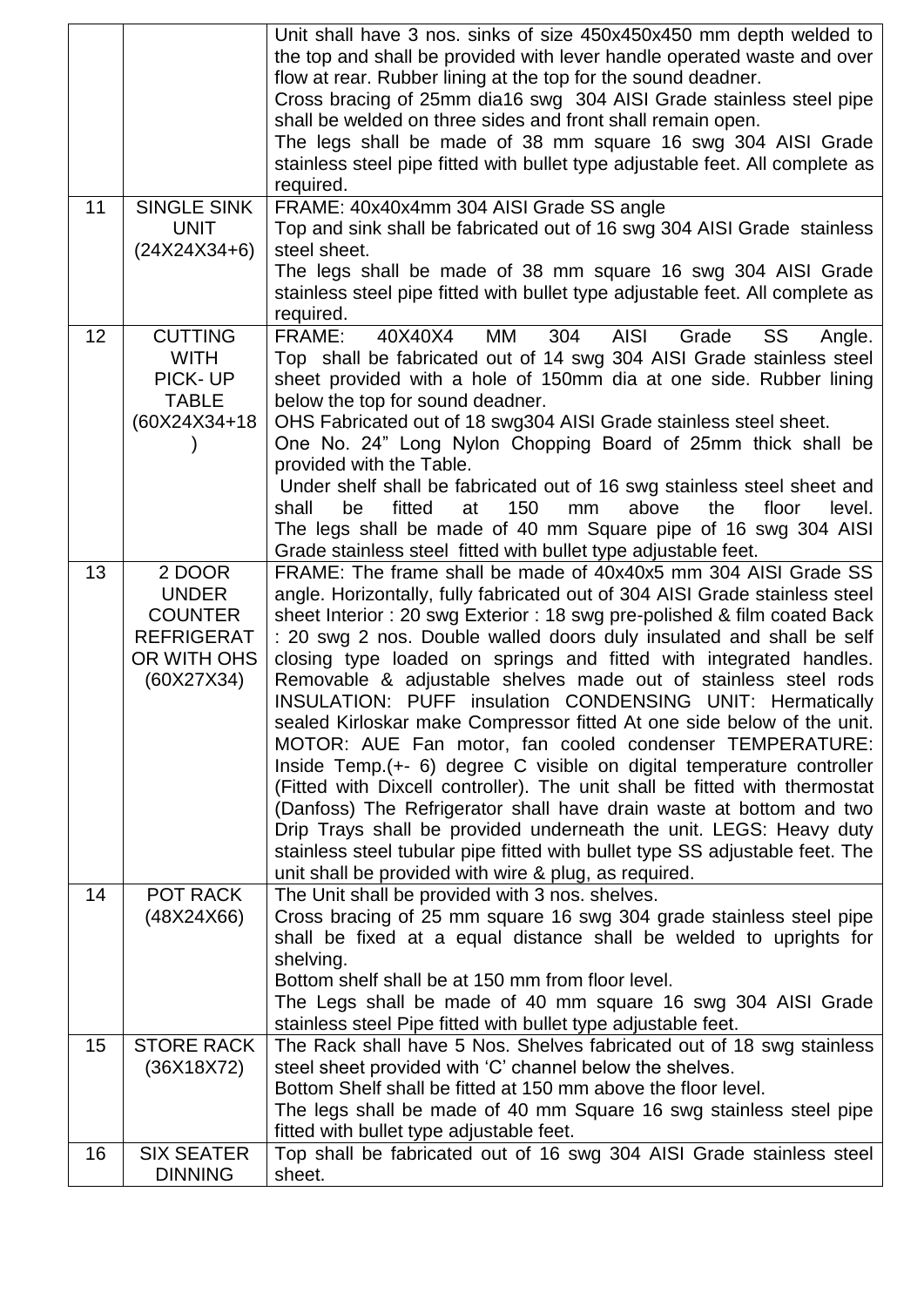|    | <b>TABLE WITH</b>                   | The legs shall be made of 50 mm Round 16 swg stainless steel pipe                                                                      |
|----|-------------------------------------|----------------------------------------------------------------------------------------------------------------------------------------|
|    | <b>FIXED</b>                        | fitted with bullet type adjustable feet.                                                                                               |
|    | <b>STOOLS</b>                       | Heavy duty at least 18 swg 304 AISI Grade stainless steel sheet Stools<br>shall be foldable type and fixed with 40 mm Dia Round pipes. |
| 17 | <b>DISH</b>                         | Single Tank Rack conveyor type. 6 to 8 plates per rack, Cycle time 1.5                                                                 |
|    | <b>WASHING</b>                      | minutes. Make-Winter Halter/Hobart OR Equivalent. At least 155                                                                         |
|    | <b>MACHINE</b>                      | Rack/hr                                                                                                                                |
|    | (155 RACKS /                        |                                                                                                                                        |
|    | HOUR)                               |                                                                                                                                        |
| 18 | <b>PLATE</b>                        | FRAME: 32X32X1.6 MM 304 AISI Grade SS Square Pipe.                                                                                     |
|    | <b>WARMER</b>                       | Top of the unit shall be fabricated out of 16 swg 304 grade AISI                                                                       |
|    | <b>RACK UNIT</b>                    | stainless steel sheet.                                                                                                                 |
|    | <b>ON WHEELS</b>                    | Vertically divided in 2 parts with 'U' channel fabricated with 18 swg 304                                                              |
|    | (72X20X72)                          | AISI Grade stainless steel sheet.<br>Unit shall be designed for universal heating provided with suitable dry                           |
|    |                                     | heaters.                                                                                                                               |
|    |                                     | The unit shall be fitted with 2 nos. exhaust fans.                                                                                     |
|    |                                     | The unit shall be covered from three sides and front shall remain open.                                                                |
|    |                                     | Perforated Under Shelf to be fixed above the heavy duty "REXALLO"                                                                      |
|    |                                     | castors of 100mm dia 2 with brakes.                                                                                                    |
|    |                                     | Vertical full height Legs shall be made of 32x32x1.6 mm square 16 swg                                                                  |
|    |                                     | 304 grade AISI stainless steel pipe.                                                                                                   |
|    |                                     | Temperature thermostatically controlled, provided with ON/OFF switch,                                                                  |
|    |                                     | indicating lamps and all complete with wire and plug, as required.                                                                     |
| 19 | <b>DISH</b><br><b>LANDING</b>       | FRAME: 40X40X4 MM 304 AISI Grade SS Angle.<br>Top shall be fabricated out of 16 swg 304 AISI Grade stainless steel                     |
|    | <b>TABLE</b>                        | sheet. The top of the table shall be fabricated with "V" groove and then                                                               |
|    | (60X24X34)                          | turned down by 50 mm to cover SS frame before finally turning in by 12                                                                 |
|    |                                     | mm.                                                                                                                                    |
|    |                                     | Table shall be provided with a chute of 200mm dia.                                                                                     |
|    |                                     | Under shelf shall be fabricated out of 18 swg pre-polished & film coated                                                               |
|    |                                     | stainless steel sheet and shall be fitted at 150 mm above the floor level.                                                             |
|    |                                     | Rubber lining at the top for sound deadner.                                                                                            |
|    |                                     | The legs shall be made of 40 mm Square 16 swg stainless steel pipe                                                                     |
|    | <b>SS EXHAUST</b>                   | fitted with bullet type adjustable feet.                                                                                               |
| 20 | <b>HOOD FOR</b>                     | Basis of Design Exhaust type with fresh air make-up plenum.<br>Body construction should be fabricated out of 18 swg pre-polished 304   |
|    | <b>TWO</b>                          | grade stainless steel sheet.                                                                                                           |
|    | <b>BURNER</b>                       | Hood shall be fitted with baffle type grease filters. Grease gutter should                                                             |
|    | (54X30X18)                          | be provided with the unit.                                                                                                             |
| 21 | <b>SS EXHAUST</b>                   | Basis of Design Exhaust type with fresh air make-up plenum.                                                                            |
|    | <b>HOOD FOR</b>                     | Body construction should be fabricated out of 18 swg pre-polished 304                                                                  |
|    | <b>STOCK POT</b>                    | grade stainless steel sheet.                                                                                                           |
|    | (36X30X18)                          | Hood shall be fitted with baffle type grease filters. Grease gutter should                                                             |
|    |                                     | be provided with the unit.                                                                                                             |
| 22 | <b>SS EXHAUST</b>                   | Basis of Design Exhaust type with fresh air make-up plenum.                                                                            |
|    | <b>HOOD FOR</b><br><b>STOCK POT</b> | Body construction should be fabricated out of 18 swg pre-polished 304<br>grade stainless steel sheet.                                  |
|    | (30X30X18)                          | Hood shall be fitted with baffle type grease filters. Grease gutter should                                                             |
|    |                                     | be provided with the unit.                                                                                                             |
| 23 | <b>SS EXHAUST</b>                   | Basis of Design Exhaust type with fresh air make-up plenum.                                                                            |
|    | <b>HOOD FOR</b>                     | Body construction should be fabricated out of 18 swg pre-polished 304                                                                  |
|    | <b>DOSA VATTI</b>                   | grade stainless steel sheet.                                                                                                           |
|    | (54X30X18)                          | Hood shall be fitted with baffle type grease filters. Grease gutter should                                                             |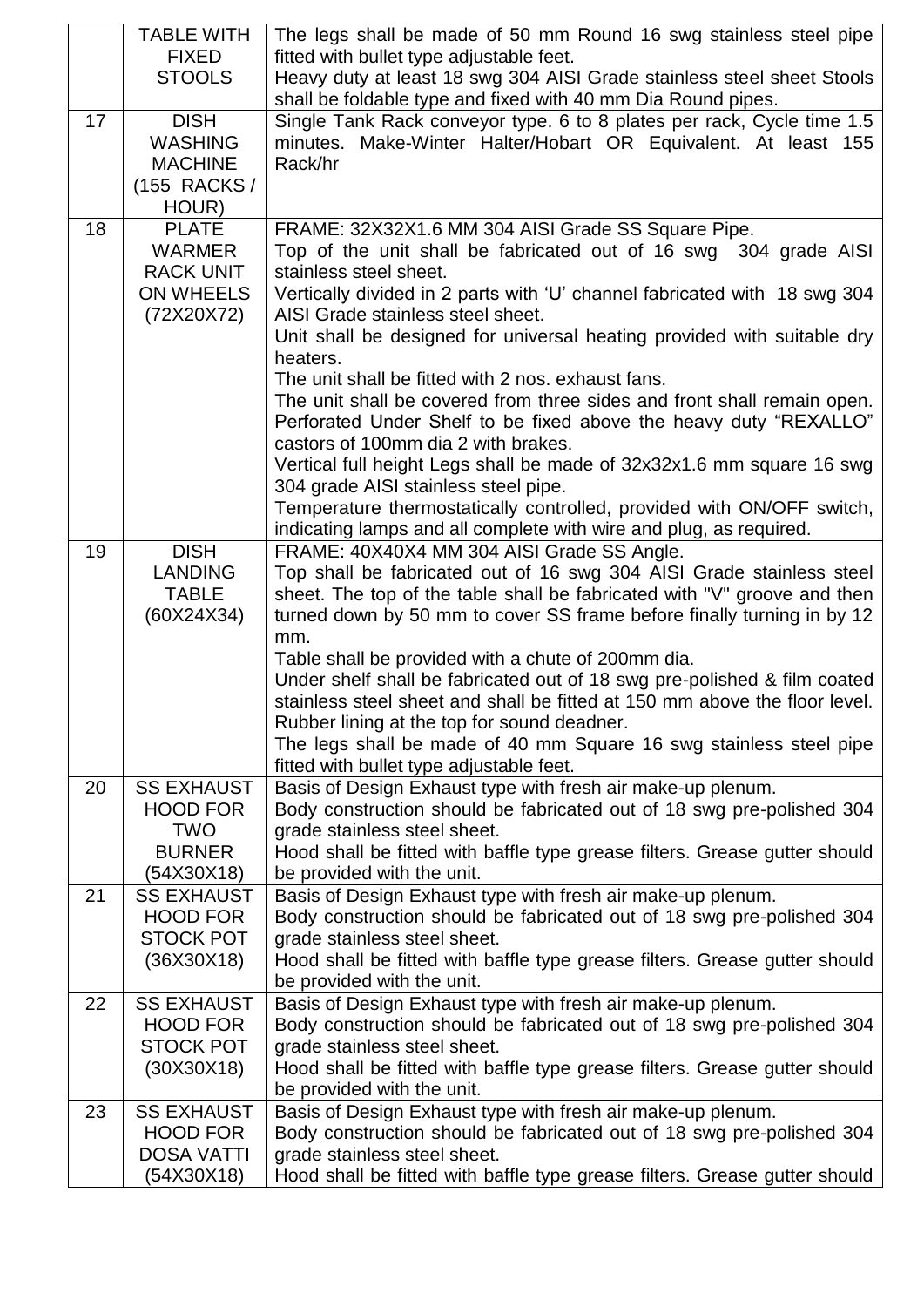|    |                    | be provided with the unit.                                                                                                        |
|----|--------------------|-----------------------------------------------------------------------------------------------------------------------------------|
| 24 | 2 HP AXIAL         | Axial Fan shall be provide with Crompton Motor.                                                                                   |
|    | <b>FAN FOR HOT</b> |                                                                                                                                   |
|    | <b>AIR</b>         |                                                                                                                                   |
| 25 | <b>GI DUCTING</b>  | GI Duct should be fabricated out of 22 swg GI sheet and it should be                                                              |
|    | (400 SQFT)         | provided with sealing material for prevention of leakage. Provided with                                                           |
|    |                    | all SS Nut & Bolts.                                                                                                               |
| 26 | <b>GAS PIPE</b>    | • Manifold of $8 + 8$ (One set working another set standby) LPG Cylinder                                                          |
|    | LINE WITH          | Bank of 14.2 Kg each LPG cylinder with:                                                                                           |
|    | <b>FITTINGS</b>    | • Class'C' seamless steel pipe conforming to IS:1239 (Latest version)<br>with Pressure Gauges (0-15 PSIG & 0-5PSIG, dial type)    |
|    |                    | • Pressure reducing stations complete with Flanges & accessories and                                                              |
|    |                    | Isolation valves having ball valves of approved makes with LPG                                                                    |
|    |                    | installation certificate having carbon steel body, SS ball and PTFE seat,                                                         |
|    |                    | and all other fittings such as tees, reducers, unions, elbows.                                                                    |
|    |                    | • The piping shall be joined through welding by using welding electrodes                                                          |
|    |                    | of ISI marked only.                                                                                                               |
|    |                    | • The LPG piping works shall be duly supported with ceiling, on walls                                                             |
|    |                    | etc. by providing adequate supports. In no case the spacing between                                                               |
|    |                    | two supports shall exceed 1.5 meter. Adequate measures shall be taken<br>to prevent pipe from undue stresses, sagging etc.        |
|    |                    | • The piping shall be free internally and externally of cutting burrs, loose                                                      |
|    |                    | scales, dirt, dust and other foreign matters before installation is                                                               |
|    |                    | completed.                                                                                                                        |
|    |                    | • All care shall be taken to prevent rusting of piping during installation by                                                     |
|    |                    | providing red oxide primer coating.                                                                                               |
|    |                    | • Suitable sleeve of GI/wood shall be provided wherever the pipes are                                                             |
|    |                    | crossing through the walls/slabs etc.                                                                                             |
|    |                    | • The LPG shall be providing keeping a minimum distance of 100 mm                                                                 |
|    |                    | from the electrical wiring system.<br>• On completion of installation, the LPG manifold shall be complete with                    |
|    |                    | all accessories and individual components/parts which are subjected to                                                            |
|    |                    | cylinder pressure shall be capable of withstanding a test pressure twice                                                          |
|    |                    | the working pressure or 26 Kg/sq.cm whichever is higher. Pressure                                                                 |
|    |                    | testing of complete LPG system.                                                                                                   |
|    |                    | • All the fittings used for installation of LPG line system shall conform to                                                      |
|    |                    | relevant BIS codes.                                                                                                               |
|    |                    | • The complete LPG pipeline system shall be installed in accordance                                                               |
|    |                    | with IS:6044 (Latest version), Gas cylinder rules 1981 with latest                                                                |
|    |                    | amendments, OISD July 1995 (latest amendments).<br>• Isolation/shut off valves shall be ball valves with installation certificate |
|    |                    | for use in LPG pipelines and shall have carbon steel body, Stainless                                                              |
|    |                    | steel ball and PTFE seat.                                                                                                         |
|    |                    | • After completion of installation, the entire pipeline system shall be                                                           |
|    |                    | given at least two coats paint as per LPG colour norms.                                                                           |
|    |                    | • The contractor shall submit detailed shop drawings of LPG manifold,                                                             |
|    |                    | piping layout and piping installation details for approval. The items                                                             |
|    |                    | covered under the scope of works shall include all those ancillary items                                                          |
|    |                    | which may be required to complete the work in all respect whether                                                                 |
|    |                    | specifically mentioned or not.                                                                                                    |
| 27 | <b>MS GAS</b>      | Steel Grilled cage of area 16 ft x 3ft. with lockable door for keeping $8 + 8$                                                    |
|    | <b>BANK</b>        | Cylinder Bank.                                                                                                                    |
|    |                    | The cage shall be fabricated from MS Angle of 50x50x6mm and Flats-8                                                               |
|    |                    | mm. Rust proof painted.                                                                                                           |